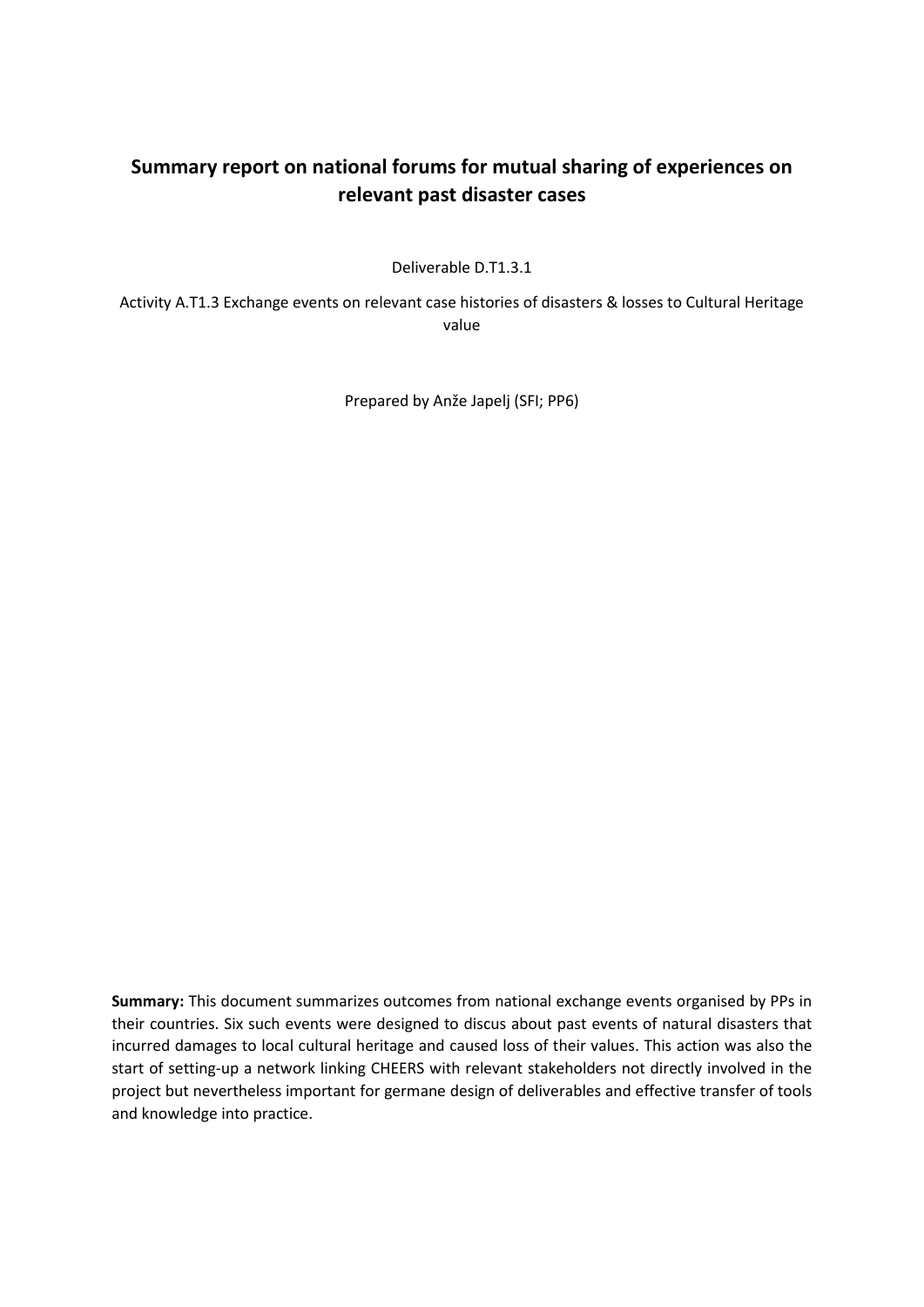## Introduction

Involving stakeholders is a key priority for CHEERS by which the project is manifesting the fact that participatory approach is the only reasonable way for a consortium dealing with socially relevant issues such as cultural heritage and natural hazards to effectively meet the project goals. Both aspects are strongly interwoven with communities' lives and directly and indirectly effect peoples' livelihoods.

Thus, one of the first action tasks of the first technical work package was to organise one-day workshops where PP of each of the six countries represented in CHEERS project invited an array of stakeholders from different fields either directly or indirectly related to cultural heritage and natural hazards. The ambition was to, first bring people together and to present CHEERS, and secondly to initiate a debate about the effects of natural hazards on cultural heritage in the Alps. Through discussion important issues of the current national/regional frameworks were highlighted and debate regularly focused on pinpointing positives and negatives from specific events of natural hazards. This is important for CHEERS as it indicates opportunities for the consortium to establish it self as a professional group competent to facilitate not only networking and discussion, but also to deliver knowledge and tools for local communities to use in trying to mitigate the negative effects of natural hazards on cultural heritage.

All six countries have organized such events and reported on the outcomes. This document tries to summarize notes that individual PP had provided to report on general and specific outcomes. It is structured so that it (1) first gives very short summaries of notes from individual countries by recapping main messages<sup>[1](#page-1-0)</sup> and (2) secondly, highlight the commonalities among all six discussions.

# Summaries of individual national forums

*(in alphabetic order of names of the countries)*

### Austria

The event was held on  $12<sup>th</sup>$  of Jun. 2019 and was focusing on past event and the best practice in cases of natural hazard events. Additionally, four more topics were debated, (1) whether protection of cultural heritage against natural hazards is a professional focus of attendees, (2) which are the greatest challenges in the field of protection of cultural heritage against natural hazards, (3) what kind of support attendees feel they need in this field, and (4) which experiences are attendees willing to share with CHEERS and what recommendations they can give in terms of efficiently addressing the issues of the field. Discussion was a more general one, mainly trying to set a clear image of stakeholders' needs and their potential contributions to the project.

### France

Representatives of six different institutions met on 22<sup>nd</sup> of Jan. 2019 in Marseille (France) and discussed two important aspects of protecting cultural heritage against effects of natural hazards, the terminology (e.g. definitions) and organizational elements. Lots of focus was put on safeguarding plans in terms of how often organizations have it elaborated and has priorities in case of hazard events. However, plans are prepared on the level of individual monument or museum and not on wider spatial level (larger territory). It was suggested that it would be interesting to see such up-

<span id="page-1-0"></span> $1$  by using a combination of the GIST approach and Cornell method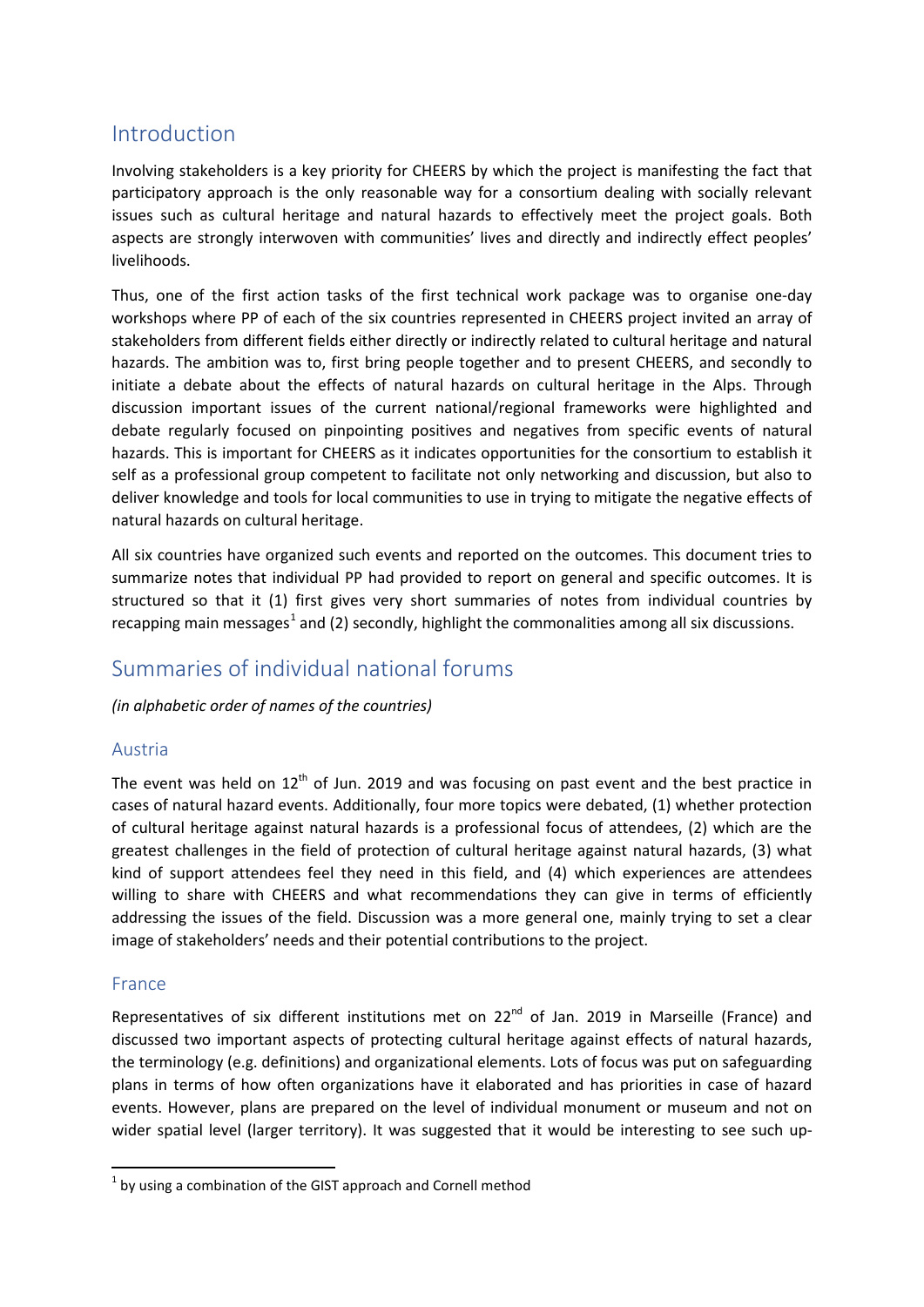scaled (valley of Ubaye) approach tested and implemented. Furthermore, debate was related also to the case of an accident in the cathedral of Saint-Etienne in 1985, where a failure in communication was evident.

### Germany

The exchange event took place on  $21<sup>st</sup>$  of Aug. 2019 with five stakeholders attending. The case around which the discussion developed was the mining museum Achthal in the community of Neukirchen. Fire brigade, the community representatives and the museum illustrated their roles in protection of cultural heritage and their jurisdictions. While discussing the hypothetical case of an emergency several gaps within the protocol of action could be highlighted. One of the key points that came out was the need for having a catalog of measures to protect the museum against natural hazards. This should be prepared by the museum and the community, with the participation of firefighters.

### Italy

The event organized on 18<sup>th</sup> of Jun. 2019 by Italian PPs addressed a variety of different aspects of protection of cultural heritage against natural disasters. A great deal of discussion was devoted to organizational aspects with clear definition of roles of individual organizations, with Ministry of Cultural Heritage and Activities having a key part in the process of action. It was made very clear that the need to learn is one of the priorities of the field, especially on cultural heritage located in critically exposed sites, where prior action combined with effective response in case of an event is crucial. In fact, lack of knowledge on exposure and vulnerability as this is very natural hazard and type of heritage dependent, in one key aspect that needs to be addressed in future. Very different technical approaches call for specific expertise, which in turn entail wide participation. Apart from involving experts as stated above, engaging local communities as managers of cultural heritage or as those who act in case of emergency is a central element when dealing with cultural heritage exposed to natural hazard. One possible way to integrate such knowledge is also to design guidelines about cultural heritage, which would cover the organizational and operational aspects of action.

#### Slovenia

The workshop in Slovenia was focusing almost entirely on organisational aspect of emergency plans and available data layers. The system of risk assessment was exhaustively debated as there are risk assessments on national level for 15 different types of natural hazards in terms of their potential effects also on cultural heritage. However, cultural heritage is addressed rather generally like indication of the risk of being affected by the hazard. Risk assessment is also related to EU civil protection mechanism although planning of action in case of emergency on local level is not so well organized. Municipalities are relatively free in how they approach the issue of cultural heritage protection and some do not have specific plans of action. Larger institutions like museums have their own emergency plans and given very recent initiative from the Ministry of culture that all museums need to design emergency plans by a certain year. Stakeholders clearly expressed expectation for CHEERS to deliver data on vulnerability of cultural heritage as this is an important part of the overall puzzle still missing, apart from emergency planning, in Slovenia. The debate entailed also about the available databases, which could be used for the work of the project.